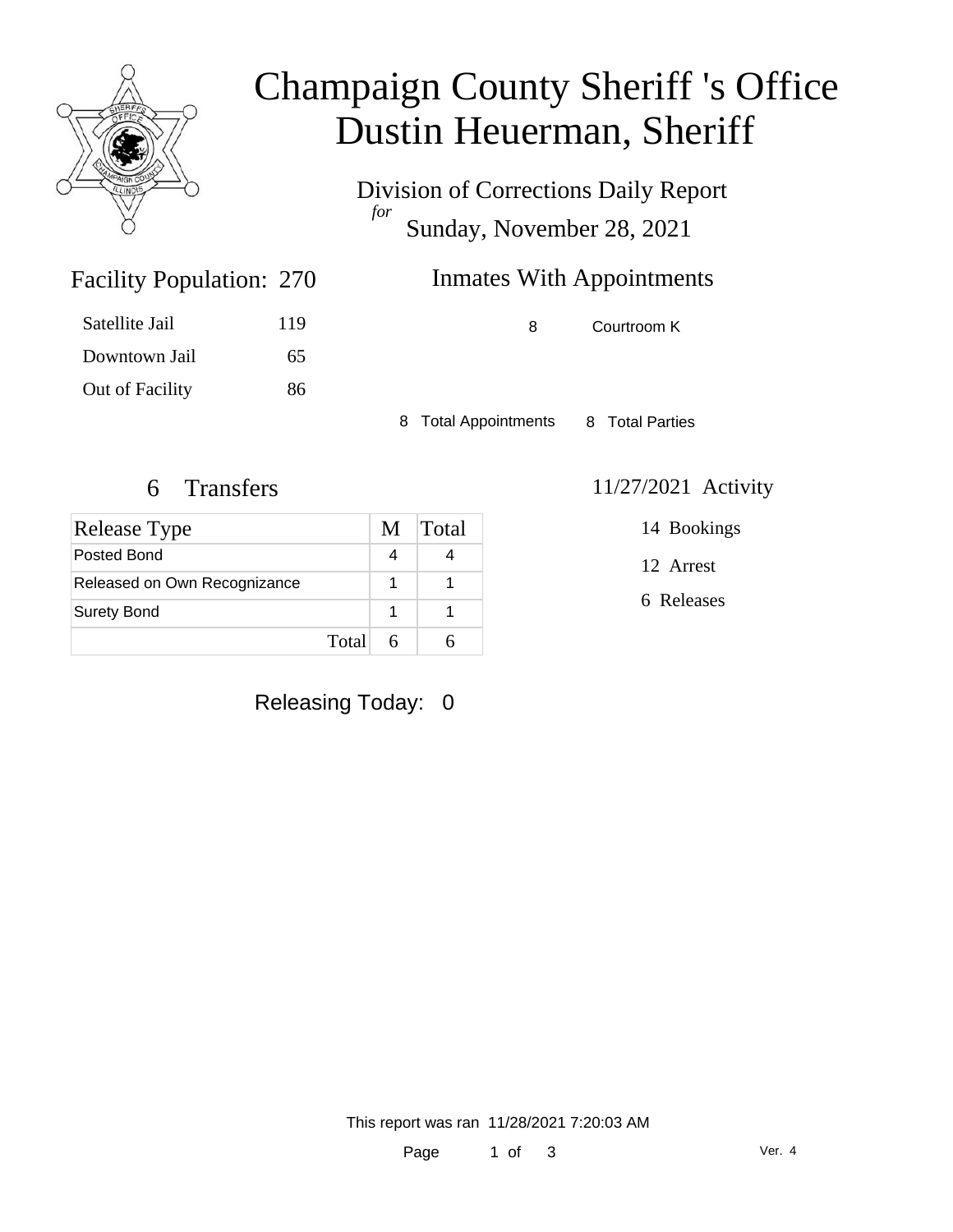

# Champaign County Sheriff 's Office Dustin Heuerman, Sheriff

Division of Corrections Daily Report *for* Sunday, November 28, 2021

#### Custody Status Count

- Electronic Home Dentention 15
	- Felony Arraignment 17
		- Felony Other 7
	- Felony Pre-Sentence 7
		- Felony Pre-Trial 194
	- Felony Pre-Trial DUI 3
	- Felony Sentenced CCSO 3
	- Felony Sentenced IDOC 6
		- Hold Other 1
		- Hold Sentenced IDOC 1
	- Misdemeanor Arraignment 3
		- Misdemeanor Other 1
		- Misdemeanor Pre-Trial 2
			- Petition to Revoke 4
			- Remanded to DHS 4
			- Traffic Arraignment 1
				- Traffic Pre-Trial 1
					- Total 270